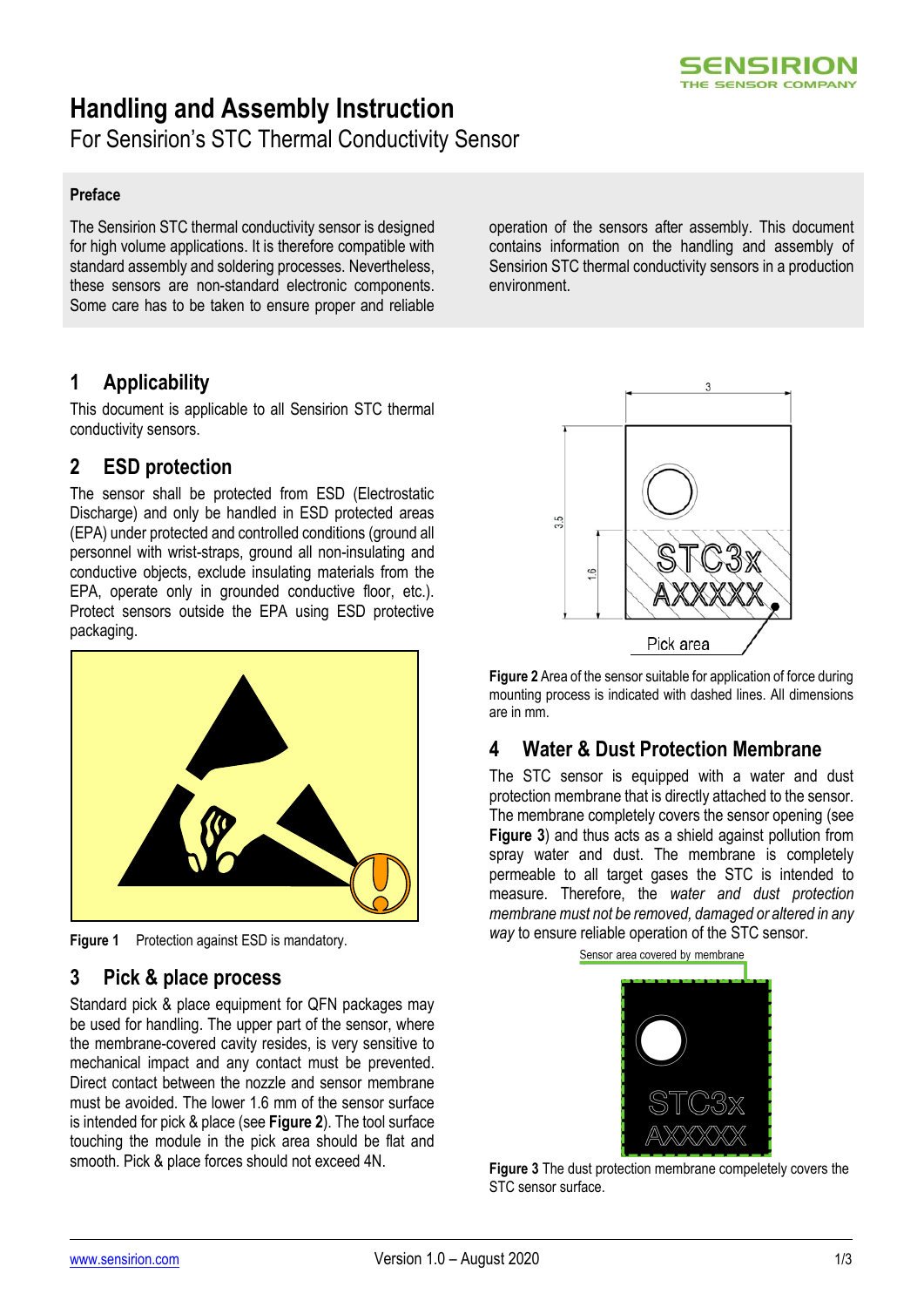

# **5 Soldering Instructions**

Standard reflow soldering ovens may be used for soldering. The sensors are designed to withstand a soldering profile according to IPC/JEDEC J-STD-020 with a recommended peak temperatures of 260 °C up to 30 seconds for Pb-free assembly in IR/Convection reflow ovens (see **[Figure 4](#page-1-0)**). In addition, we also recommend a maximum ramp-down rate of  $\leq 4$  °C/s.



<span id="page-1-0"></span>**Figure 4** Soldering profile according to JEDEC standard. Recommended T<sub>P</sub> =260 °C and t<sub>P</sub>  $\leq$  30 sec for Pb-free assembly. T<sub>L</sub> < 220 °C and  $t_L$  < 150 sec. Ramp-up rate < 3 °C and rampdown rate < 4 °C/sec.

It is recommended not to use vapour phase soldering to avoid potential contamination of the sensor.

The use of "no clean" type 3 solder paste is recommended. An appropriate amount of solder paste shall be used to achieve a stand-off height (clearance between the package body and any part of the substrate) of 50 – 75 μm. Please consult the appropriate sensor data sheet for device specific information on metal land patterns and recommendations on solder paste printing stencils.

Board wash is to be avoided for Sensirion STC sensors and it is therefore recommended to use a "no-clean" solder paste. In addition, we recommend *not to use ultrasonic cleaning* since it could result in damage of the sensor. If a board wash is a requirement for the final product or application, the corresponding wash process needs to be properly qualified in order to prove compatibility with the STC sensor.

We recommend *not to manually solder* the Sensirion STC sensor since corresponding process parameters may not be controlled well and it could result in a damage of the sensor. In particular, hot air with an air temperature above 260°C on the device surface should be avoided. Since the sensing element has a very low thermal mass, it heats up to the air temperature very quickly.

It is important to note that the side faces of the I/O pads may oxidise over time. Therefore, a solder fillet may or may not form.

#### **6 Conformal Coating**

Low viscose conformal coatings or potting materials can flow onto the sensor, cover the sensor element and thus make the gas sensor inoperative. Ensure that nothing is (even partly) covering the sensor's dust protection membrane. Do not protect/cover the top surface with tape as this may harm the sensor's dust protection membrane.







**Figure 6** If conformal coating is applied, the top surface of the sensor must remain free of coating.



**Figure 7** Do not spray onto sensor.